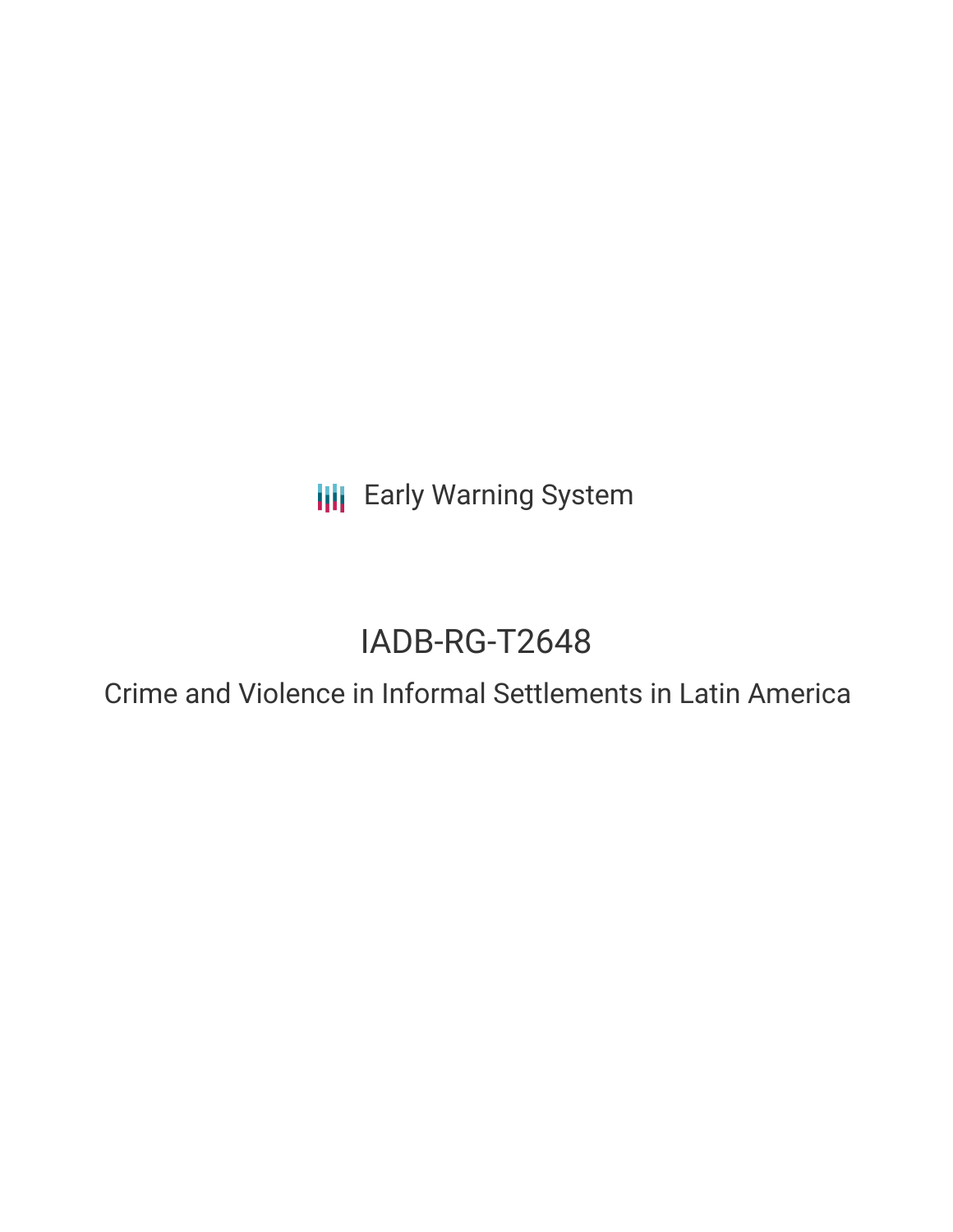

#### **Quick Facts**

| <b>Financial Institutions</b>  | Inter-American Development Bank (IADB)                          |
|--------------------------------|-----------------------------------------------------------------|
| <b>Status</b>                  | Approved                                                        |
| <b>Bank Risk Rating</b>        | C                                                               |
| <b>Voting Date</b>             | 2015-11-06                                                      |
| <b>Sectors</b>                 | Education and Health, Law and Government, Technical Cooperation |
| <b>Investment Type(s)</b>      | Grant                                                           |
| <b>Investment Amount (USD)</b> | $$0.50$ million                                                 |
| <b>Project Cost (USD)</b>      | $$0.50$ million                                                 |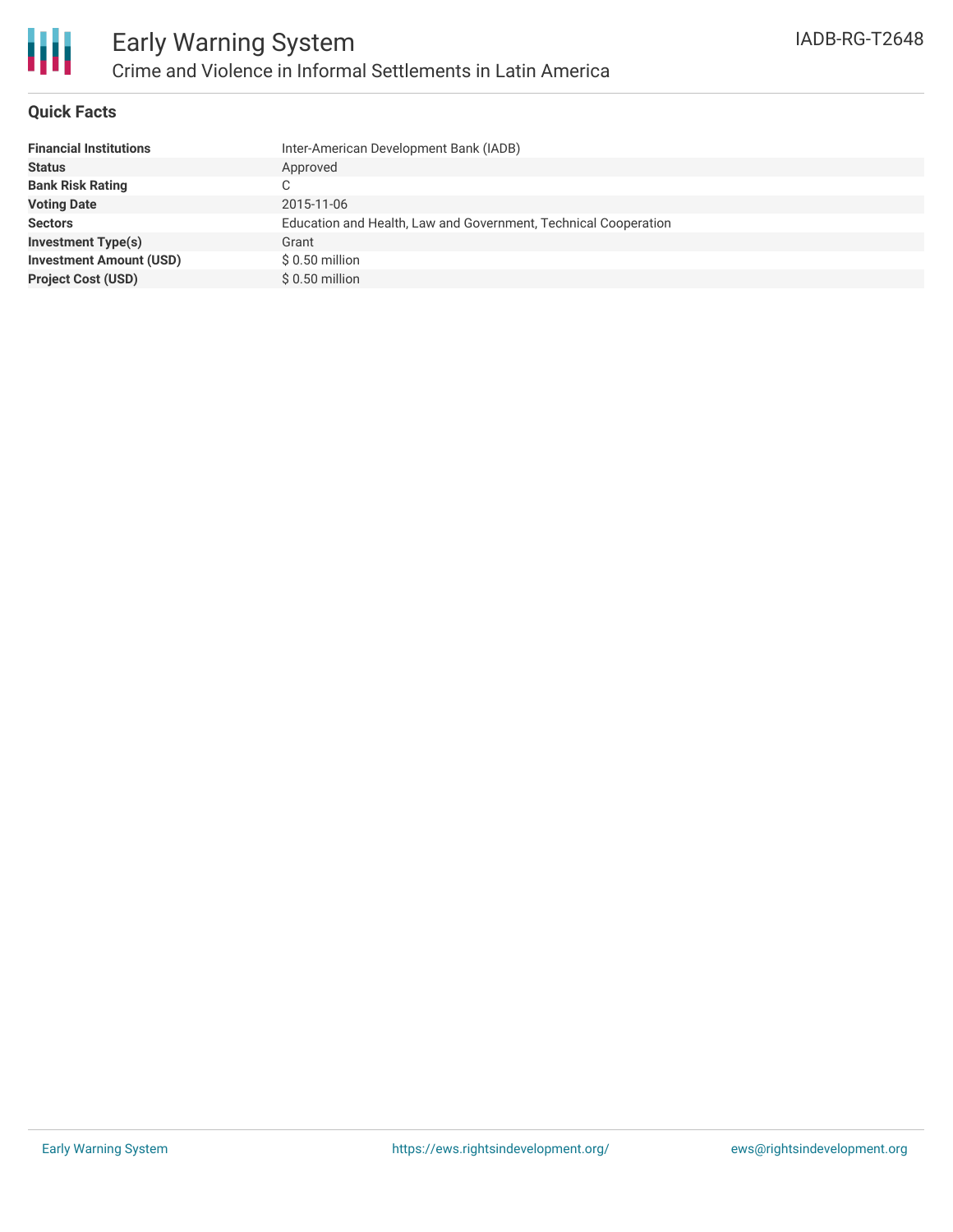

#### **Project Description**

This project funds spreading information across Latin America regarding best citizen security policies. Specifically, the project will seek to inform governments on the connection between poverty and crime in informal settlements, and the nature of the relationship between the law and citizens in such settlements.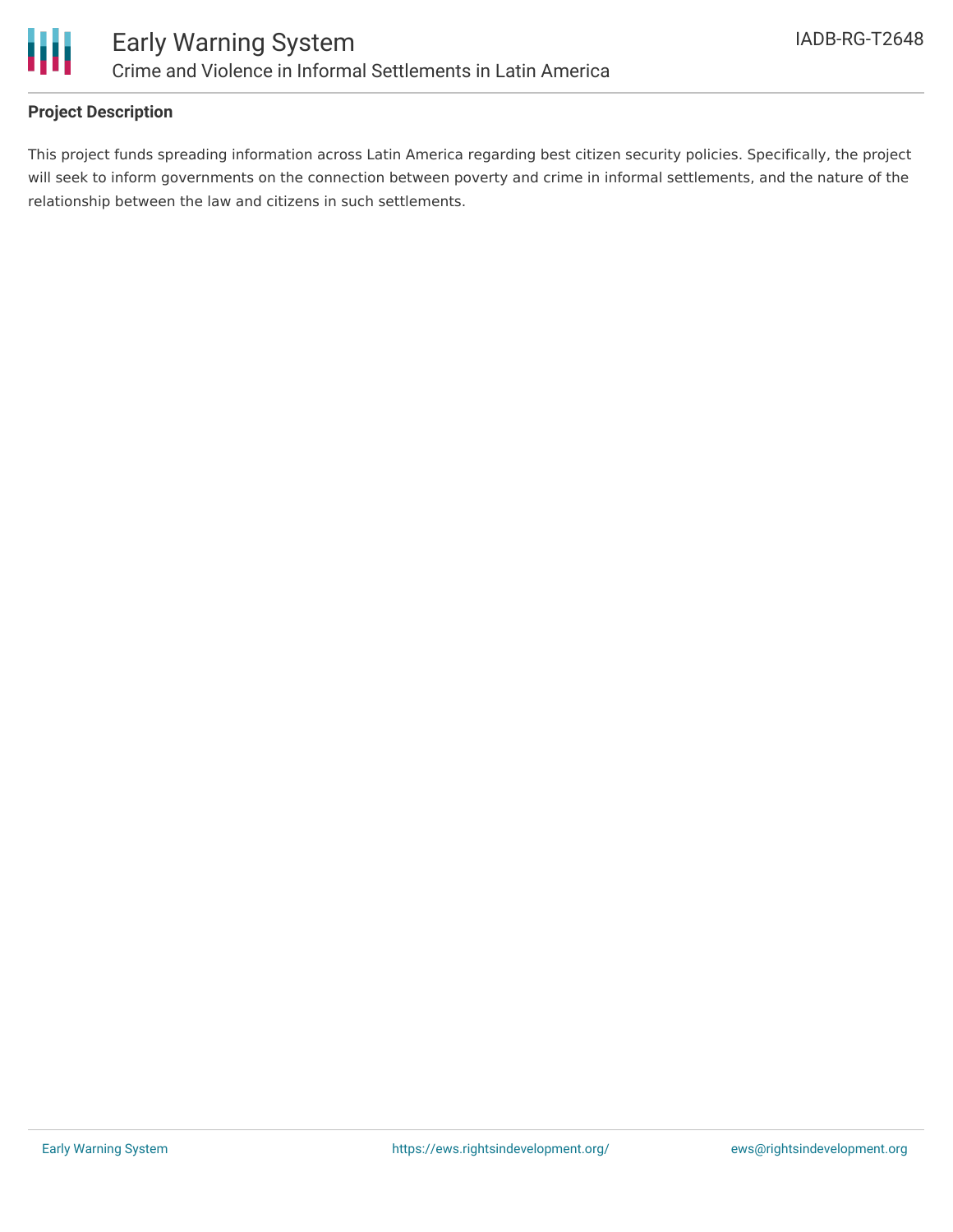

## Early Warning System Crime and Violence in Informal Settlements in Latin America

#### **Investment Description**

• Inter-American Development Bank (IADB)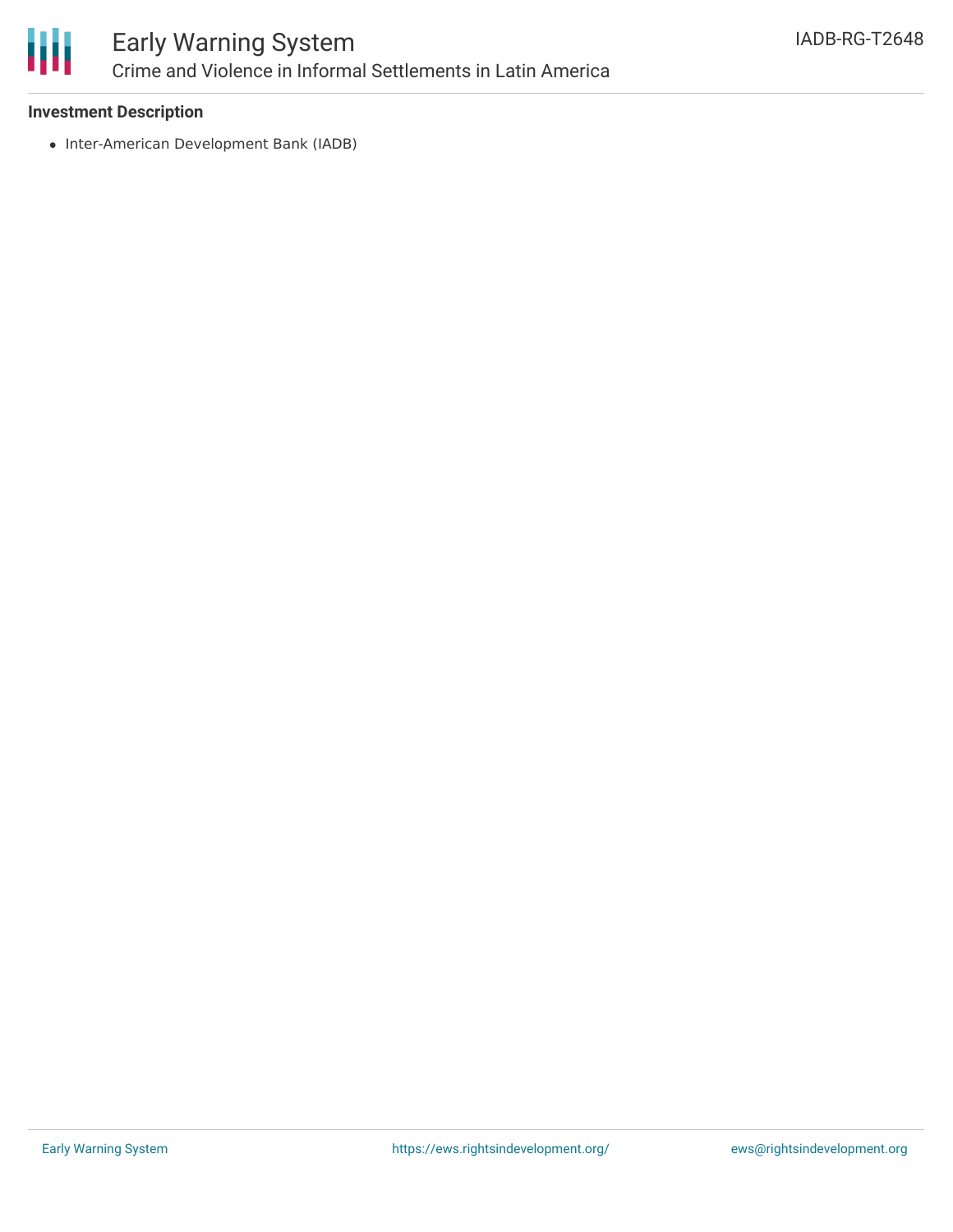

#### **Contact Information**

\*no contact information provided\*

#### ACCOUNTABILITY MECHANISM OF IADB

The Independent Consultation and Investigation Mechanism (MICI) is the independent complaint mechanism and fact-finding body for people who have been or are likely to be adversely affected by an Inter-American Development Bank (IDB) or Inter-American Investment Corporation (IIC)-funded project. If you submit a complaint to MICI, they may assist you in addressing the problems you raised through a dispute-resolution process with those implementing the project and/or through an investigation to assess whether the IDB or IIC is following its own policies for preventing or mitigating harm to people or the environment. You can submit a complaint by sending an email to MICI@iadb.org. You can learn more about the MICI and how to file a complaint at http://www.iadb.org/en/mici/mici,1752.html (in English) or http://www.iadb.org/es/mici/mici,1752.html (Spanish).